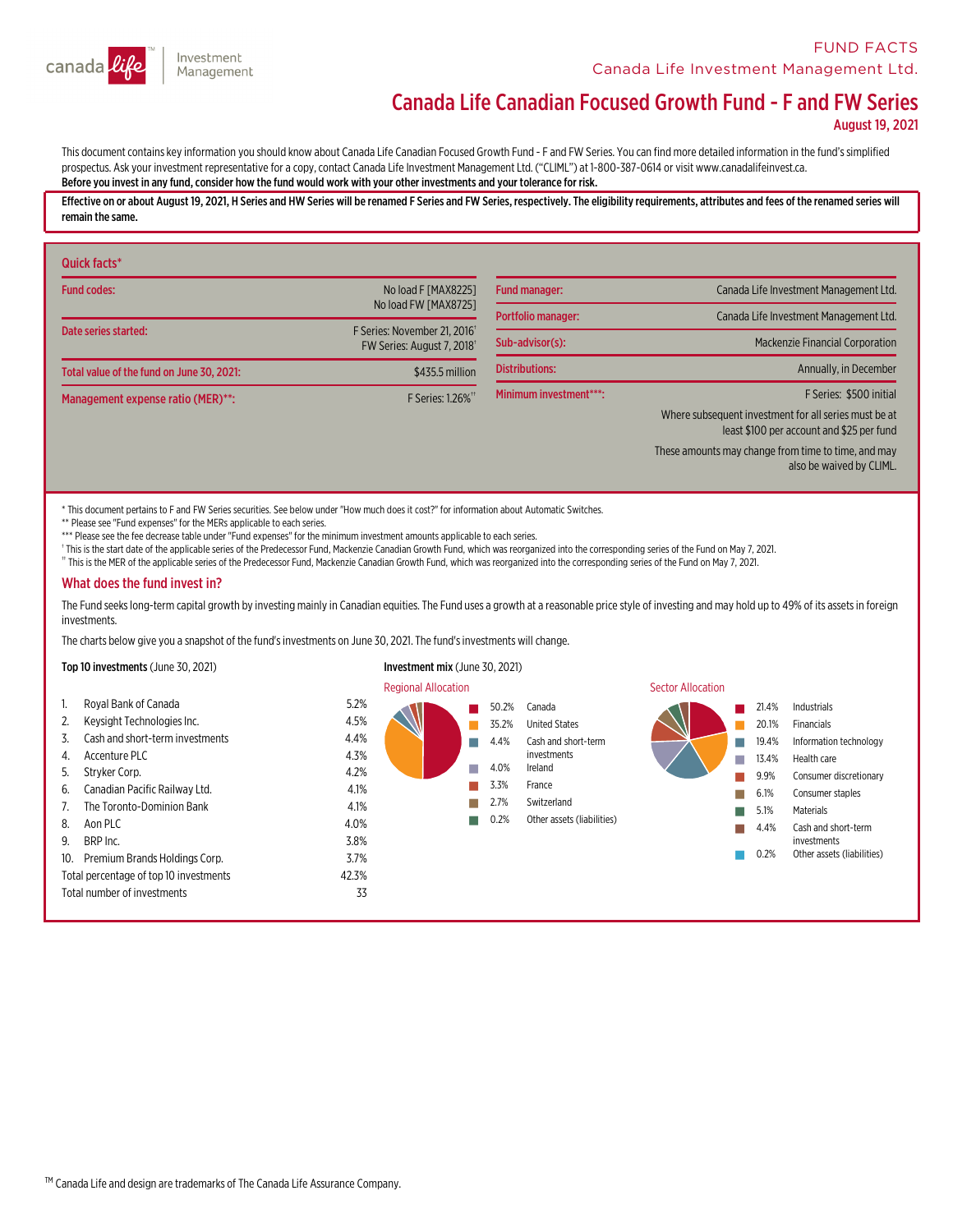

## How risky is it?

The value of the fund can go down as well as up. You could lose money.

One way to gauge risk is to look at how much a fund's returns change over time. This is called "volatility".

In general, funds with higher volatility will have returns that change more over time. They typically have a greater chance of losing money and may have a greater chance of higher returns. Funds with lower volatility tend to have returns that change less over time. They typically have lower returns and may have a lower chance of losing money.

## Risk rating

#### CLIML has rated the volatility of this fund as low to medium.

Because thisis a new fund, the risk rating is based on an estimate by CLIML combined with the returns of the Predecessor Fund, Mackenzie Canadian Growth Fund, the applicable series of which was reorganized into the corresponding series of the fund on May 7, 2021.<br>Generally, the rating is based on how much the fund's returns have changed from year to<br>year. It doesn't tell you how volatile the f



For more information about the risk rating and specific risks that can affect the fund's returns, see the "What are the Risks of Investing in the Fund?" section of the fund's simplified prospectus.

## No guarantees

Like most mutual funds, this fund doesn't have any guarantees. You may not get back the amount of money you invest.

## How has the fund performed?

This section tells you how F Series securities of the fund have performed over the past 4 years which is based on the performance of the fund's series and/or applicable series of the Predecessor<br>Fund, Mackenzie Canadian Gr returns.

The performance of FW Series securities would be similar to the performance F Series securities, but would vary as a result of the difference in the combined management and administration fees compared to F Series as disclosed in the fee decrease table under "Fund expenses" below.

## Year-by-year returns

This chart shows how F Series securities of the fund performed in each of the past 4 years<br>which is based on the performance of the applicable series of the Predecessor Fund, Mackenzie<br>Canadian Growth Fund, which was reorg from year to year can help you assess how risky the fund has been in the past. It does not tell you how the fund will perform in the future.



## Best and worst 3-month returns

This table shows the best and worst returns for F Series securities of the fund in a 3-month<br>period over the past 4 years. It is based on the performance of the fund's series and<br>applicable series of the Predecessor Fund, reorganized into the corresponding series of the fund on May 7, 2021. The best and worst 3-month returns could be higher or lower in the future. Consider how much of a loss you could afford to take in a short period of time.

|                    | Return   | 3 months ending | If you invested \$1,000<br>at the beginning of the<br>period |
|--------------------|----------|-----------------|--------------------------------------------------------------|
| <b>Best return</b> | 13.8%    | June 30, 2020   | Your investment would<br>rise to \$1,138                     |
| Worst return       | $-13.6%$ | March 31, 2020  | Your investment would<br>drop to \$864                       |

#### Average return

A person who invested \$1,000 in F Series of the fund since its inception would have had<br>\$1,745 as of June 30, 2021. This is based on the performance of the fund's series and<br>applicable series of the Predecessor Fund, Macke reorganized into the corresponding series of the fund on May 7, 2021, and is equal to an annual compounded return of approximately 12.8%.

## Who is this fund for?

#### Investors who:

- are looking for a Canadian equity fund to hold as part of their portfolio
- $\bullet$ want a medium- to long-terminvestment
- $\bullet$ can handle the volatility of stock markets

#### A word about tax

In general, you'll have to pay income tax on any money you make on <sup>a</sup> fund. How much you pay depends on the tax laws where you live and whether or not you hold the fund in <sup>a</sup> registered plan such as a Registered Retirement Savings Plan or a Tax-Free Savings<br>Account.

Keep in mind that if you hold your fund in a non-registered account, fund distributions are included in your taxable income, whether you get themin cash or have themreinvested.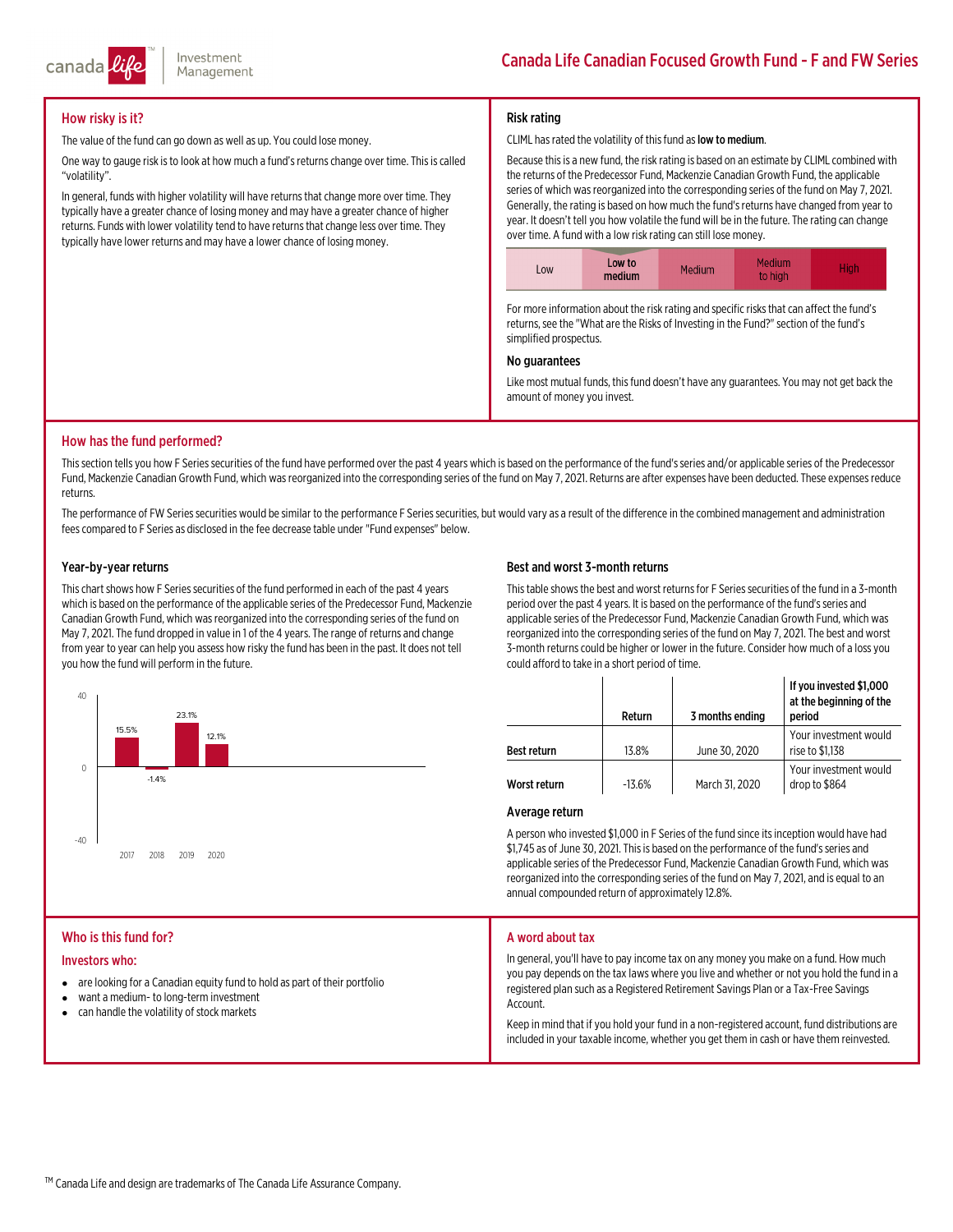

## How much does it cost?

The following tables show the fees and expenses you could pay to buy, own and sell F Series and FW Series securities of the fund. The fees and expenses - including any commissions - can vary<br>among series of a fund and amon

Higher commissions can influence representatives to recommend one investment over another. Ask about other funds and investments that may be suitable for you at a lower cost.

We provide eligible investors with combined management and administration fee decreases on their eligible Canada Life fund investments, as disclosed under the sub-heading "Fund expenses".<br>We will automatically switch your

## 1. Sales charges

You can only buy F and FW Series of the fund under the no load purchase option. No sales charges are payable by you under this purchase option.

## 2. Fund expenses

You don't pay these expenses directly. They affect you because they reduce the fund's returns.

F Series has higher combined management and administration fees than FW Series. As of March 31, 2021, the expenses of the applicable series of the Predecessor Fund, Mackenzie Canadian Growth Fund, which was reorganized int

|                                                                                                                                                            | Annual rate (as a % of the<br>fund's value) |                  |
|------------------------------------------------------------------------------------------------------------------------------------------------------------|---------------------------------------------|------------------|
|                                                                                                                                                            | <b>F</b> Series                             | <b>FW Series</b> |
| Management expense ratio (MER)<br>This is the total of the management fee (including the trailing<br>commission), fixed administration fee and fund costs. | 1.26%                                       | 0.96%            |
| Trading expense ratio<br>These are the fund's trading costs.                                                                                               | 0.09%                                       | 0.09%            |

Fund expenses 1.05% 1.05% For every \$1,000 invested, this equals:  $$13.50$  \$10.50

The table below sets out the combined management and administration fee decrease from F<br>Series to FW Series.

| Investment           | Series | Combined management and administration fee<br>decrease (from F Series)(%) |
|----------------------|--------|---------------------------------------------------------------------------|
| Up to \$99.999       |        | N/A                                                                       |
| \$100,000 and above* | FW     | 0.30%                                                                     |

\*provided you have \$500,000 minimum total holdings

## 3. Other fees

You may have to pay other fees when you buy, hold, sell or switch securities of the fund.

| Fee                                  | What you pay                                                                                                                                                                                                                                                                                                                                     |
|--------------------------------------|--------------------------------------------------------------------------------------------------------------------------------------------------------------------------------------------------------------------------------------------------------------------------------------------------------------------------------------------------|
| <b>Switch fees</b>                   | If you switch between series of the fund or to another fund within the Canada Life Mutual Funds, then you may pay your representative's<br>firm a switch fee of 0-2%, subject to the following exception - no switch fees are payable when switching between F Series, F5 Series, F8<br>Series, FW Series, FW5 Series and FW8 Series securities. |
| Inappropriate short-term trading fee | A fee of 2% of the amount switched or redeemed will be charged by the fund for inappropriate short-term trading.                                                                                                                                                                                                                                 |
| Excessive short-term trading fee     | A fee of 1% of the amount switched or redeemed will be charged by the fund if you invest in the fund for less than 30 days and your trading<br>is part of a pattern of short-term trading that CLIML believes is detrimental to fund investors.                                                                                                  |
| <b>F</b> Series fee                  | As part of your Quadrus sponsored fee-for-service or wrap program, you will be required to pay your representative's firm directly an<br>asset-based fee, which is negotiable.                                                                                                                                                                   |

## More about the trailing commission

No trailing commission.